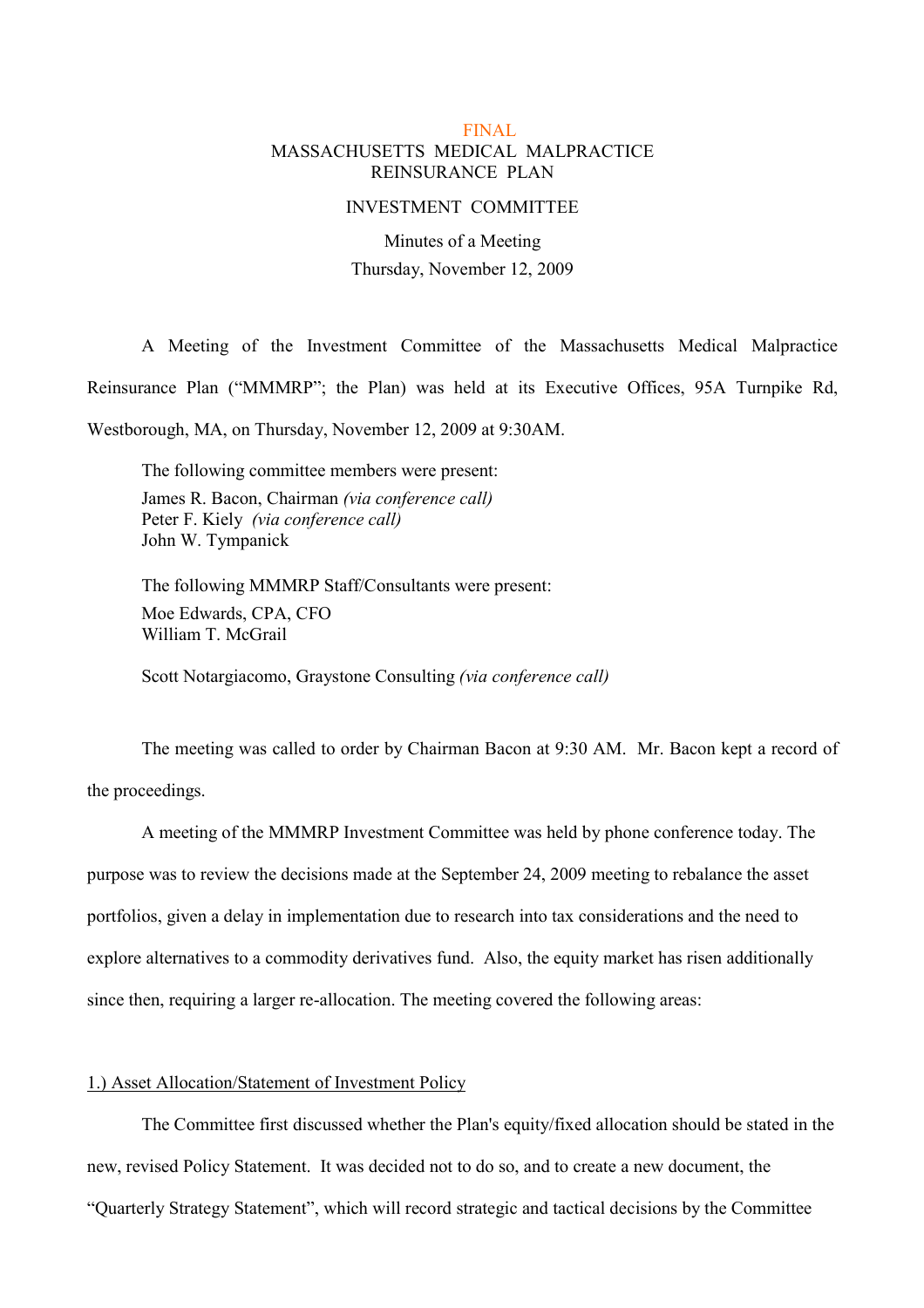and be reviewed at the periodic meetings. This will provide us with a template of intended Plan allocations, ranges and neutral positions for equity and fixed income, as well as for sub-categories within broad asset classes, and a chronology of changes by the Committee, along with the rationale. It was agreed to remove the detailed strategic ranges from the SIP, transferring them to the new QSS, and state in the SIP only what the allowable sub-categories are.

### 2.) Asset Allocation Rebalance

A discussion ensued about the asset allocation rebalance. The committee discussed an option to liquidate \$2.5 million from the equity portfolio, which would be transferred to a bank CD account at the most opportunistic yields available with maturity terms to match the Plan's need for dividend payouts in March, 2010. This is estimated to be approximately \$8.0 million. Currently, there is approximately \$3.5 million in CDs. It was felt that given the larger size of the allocation and the dynamics of the markets currently, it would be more prudent to "average-out" of equities.

After this discussion, a **motion** was made by Mr. Tympanick and seconded by Mr. Kiely to rebalance the portfolio by selling \$2.5 million out of the equity portfolio, with half of the dollars being sold immediately and the other half by December 2, 2009, and the proceeds to be deposited into MMMRP's local bank to purchase a short term CD. Secondly, to allocate \$150,000 to commodities utilizing S&P ETF IGE and S&P ETF GLD, along with an additional fund to be determined in the precious metals category. The \$150,000 is to be split between the three. The motion passed unanimously.

Graystone Consulting will execute the transaction, working with Mr. Edwards. These funds will not be transferred to the Madison accounts because of the near-term need for the dividends and advantageous yields on the Plan's CD arrangements.

# 3.) Natural Resources/Commodity Allocation/Re-allocation within Equities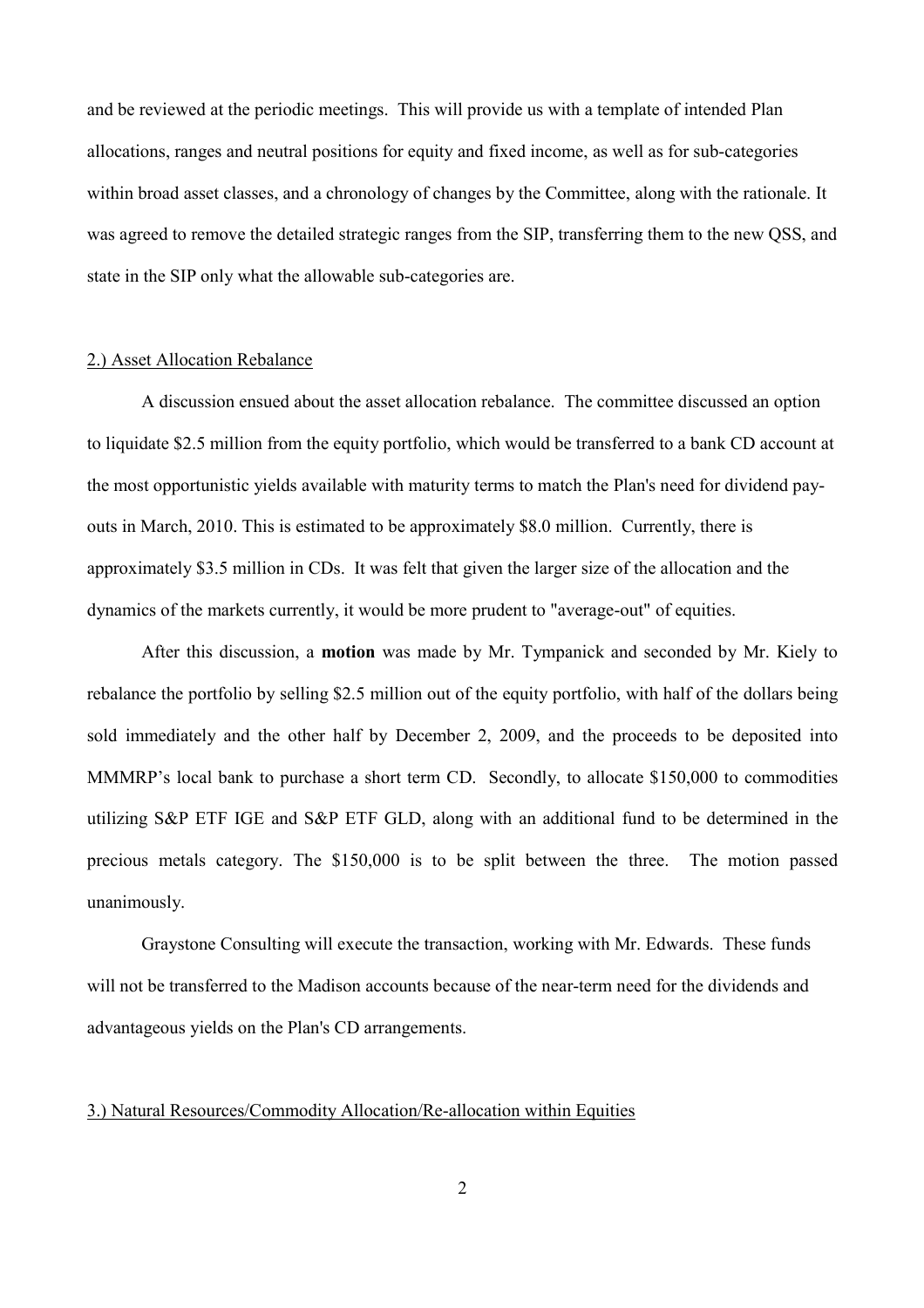Graystone has been researching an alternative to the commodity fund the Committee initially decided to invest \$150k in on September 24, 2009. Because commodities regulators are now restricting derivatives purchases by retail funds, certain funds are now no longer issuing shares, and/or are trading at substantial premiums. Therefore Graystone will shortly recommend a diversified combination of funds which purchase shares rather than derivatives. The purpose of the allocation is to create a foothold in sectors which would benefit from an increase in inflation driven by global growth and demand for materials and energy. Funds for this investment will come from Mid Cap Growth equities. In addition, it was noted that the sale of the Mid Cap equity ETF and purchase of Graystone's recommended combination of commodities/materials funds will be subject to a confirming email vote by the Committee and coordinated so as to minimize idle cash.

### 4.) Note on Fixed Income Performance a/o 9/30/09

| Per the new Madison statements- |             | 30'09 | YTD'09 |
|---------------------------------|-------------|-------|--------|
|                                 | Case        | 1.61% | 4.06%  |
|                                 | Index       | 2 20  | 443    |
|                                 | <b>IBNR</b> | 299   | 8.04   |
|                                 | Index       | 5.54  | 738    |

## 5.) Adjournment

A motion was made and duly seconded to adjourn the Investment Committee meeting at 11:00AM. The motion passed unanimously.

The next scheduled meeting will be held Tuesday, December 2, 2009.

A true record transcribed on November 12, 2009.

 $\mathcal{L}_\text{max}$ 

MMMRP Investment Committee